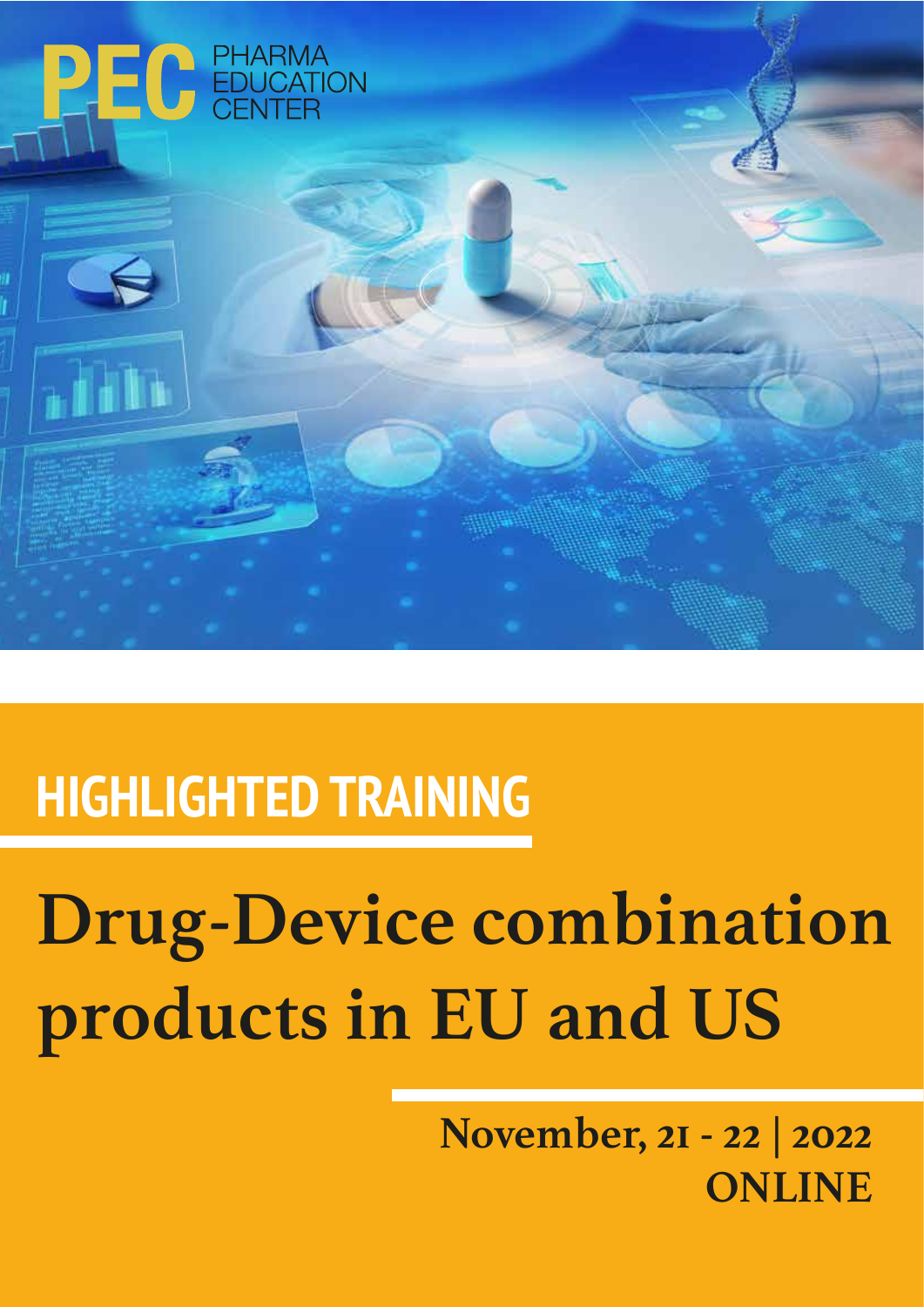## **Learning objectives**

After the completion of the course, participants should be able to:

- Understand how combination products are defined and classified in EU and US
- Learn how borderline products are classified in EU and US
- Understand the regulatory pathways and how to successfully navigate between drugs, devices and combination products in each jurisdiction
- Learn about the EU Medical Device Regulation impact on Combination Products
- Gain a deeper understanding of the roles of EU Competent Authorities and Notified Bodies

### **Speaker**



#### **Tina Amini**

Dr. Tina Amini is the director of medical device division at NDA Group where she has been supporting MedTech and Pharma companies with their combination products, medical devices, and in vitro diagnostic devices (IVD) including companion diagnostics for both EU and US markets. Tina formerly held the positions of Head of Notified Body and Pharmaceutical & Medical Device Expert at EU Notified Bodies, where she was responsible for combination products, conformity assessment of a wide range of medical devices and onsite assessments of Quality Management Systems (QMS) as the lead auditor. Tina was also involved in the classification of borderline products, EU pre-submission scientific advice procedures for medical devices, the consultation process with several EU competent authorities and EMA for device/drug combination products. She was a member of Team-NB Working Group: Borderline issues and new technologies, Classification and borderline; Post Market and Clinical. Prior to joining Notified Bodies, Tina worked in the pharmaceutical industry on the development of medicinal products and combination products in several therapeutic areas for both US and EU markets.

### **Purpose**

Enhancing capabilities to develop and launch successful combination products will remain a top priority; with product usability, integrating digital platforms and general management across the total product life cycle becoming critical. However, with a regulatory landscape that is inconsistent between EU and US, remaining compliant, maintaining quality and ensuring safety requires clear, concise and consistent guidance on regulations.

This course will explore the EU and US regulatory landscape defining the key differences, similarities and provide an overview of the regulatory pathways and how to successfully navigate between drugs, devices and combination products in each jurisdiction. The course will also provide a detailed overview of impact of the EU medical device regulation on combination products and the life cycle management of combination products.

### **Who should attend?**

TThis Training Course is of particular interest to professionals working in:

- Quality Assurance
- Quality Control
- Regulatory Affairs
- Design and development of Combination Products
- Suppling medical devices to the pharma/biotech industry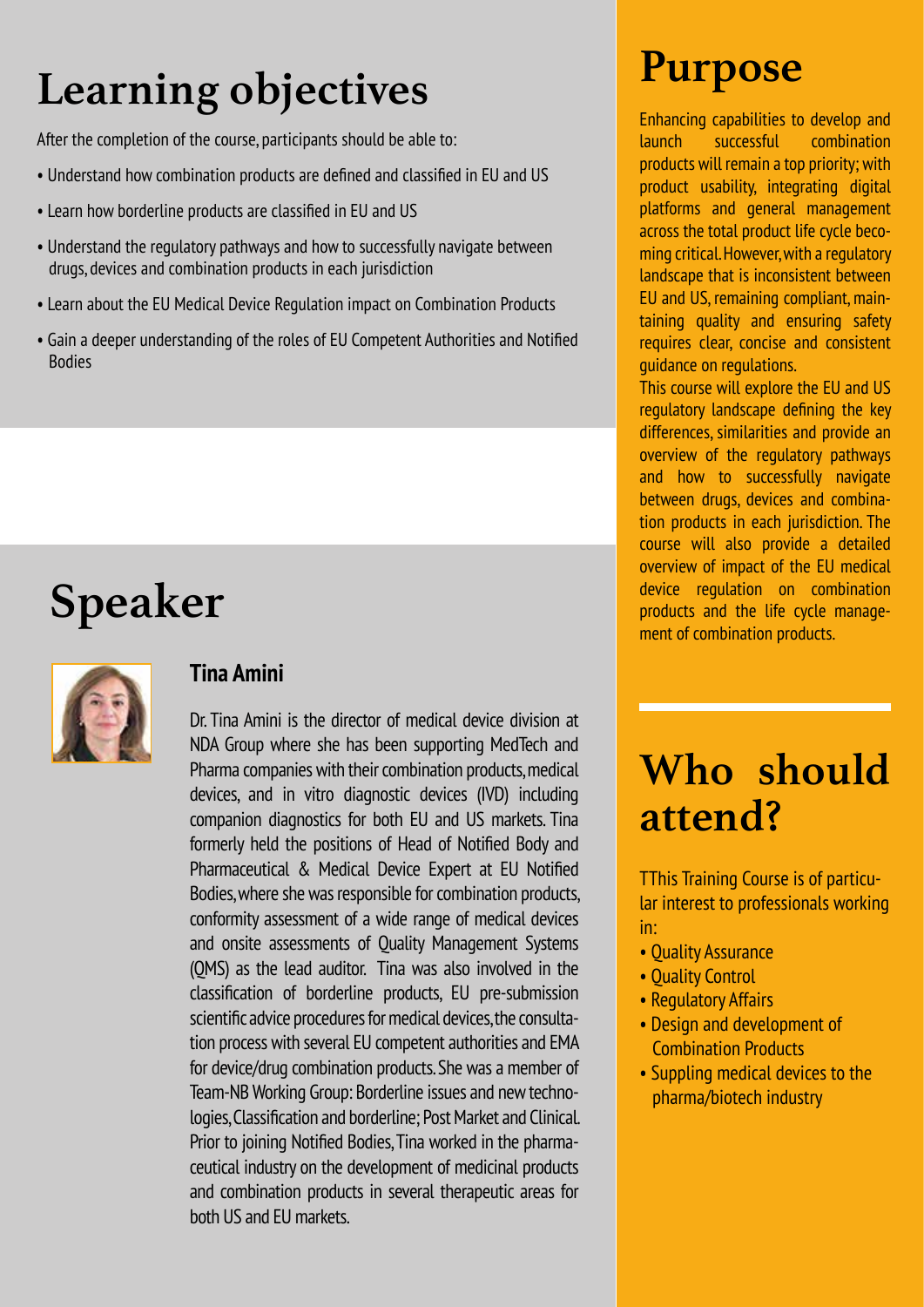### **Program**

### **Day 1**

#### 9:30 **Introduction & speed networking** 9:40 **Combination Products in EU**

- **Definitions in EU**
- Combination Product
- Medicinal Product
- Medical Device
- **Legal framework**
- Medicinal product and medical device legislations
- Revision to EU Medical Device Regulation (MDR)
- Regulatory similarities and differences
- **Borderline classification in EU: Medical Device or Medicinal product?**
- **The importance of classification & its implication**
- **Decision Making on the Borderline**

#### **Q&A time**

#### 10:20 **EU Market access for Drug Device Combination Products (DDCs)**

- Single integral non-reusable DDCs
- Non-integral Combination Products (kit)
- Data requirements
- Labelling requirements
- Guidance documents

#### **Q&A time**

#### 11:25 Break

#### 11:45 **Combination Products in US**

- Combination Product Definition
- History and Legal Framework
- Borderline Products
- Types of Combination Product (Definitions)
- Primary Mode of Action and FDA's Assignment **Algorithm**
- Jurisdiction and Designation Process for Combination **Products**

#### **Q&A time**

#### 13:00 **Closure of day one**

### **Day 2**

#### 9:30 **EU market access for Device Drug Combination Products**

- EU MDR Classification and applicable rule(s)
- Notified Body's role and obligations
- What is CE Marking?
- CE certification process at a glance
- Documentation requirements at top level

#### **Q&A time**

#### 10:15 **EU MDR key changes and its Impact on Drug Device Combination Products**

- Impact on combination products regulated as medicinal product
- Article 117 and Notified Body Opinion report (NBOp)
- Notified Body selection and Interaction
- Documentation requirements
- Life Cycle management: New or updated NBOp?
- Team-NB position
- Industry perspective

#### **Q&A time**

#### 11:00 **Break**

#### 11:20 **US market access for Combination Products**

- FDA's approach to Combination Products
- Submissions and Regulatory Pathways
- Current Good Manufacturing Practice (cGMP) Requirements
- Strategies for Development of Combination Products

#### **Q&A time**

#### 12:30 **Conclusion**

#### 12:40 **Final Questions session**

#### 13:00 **Closure of the course**